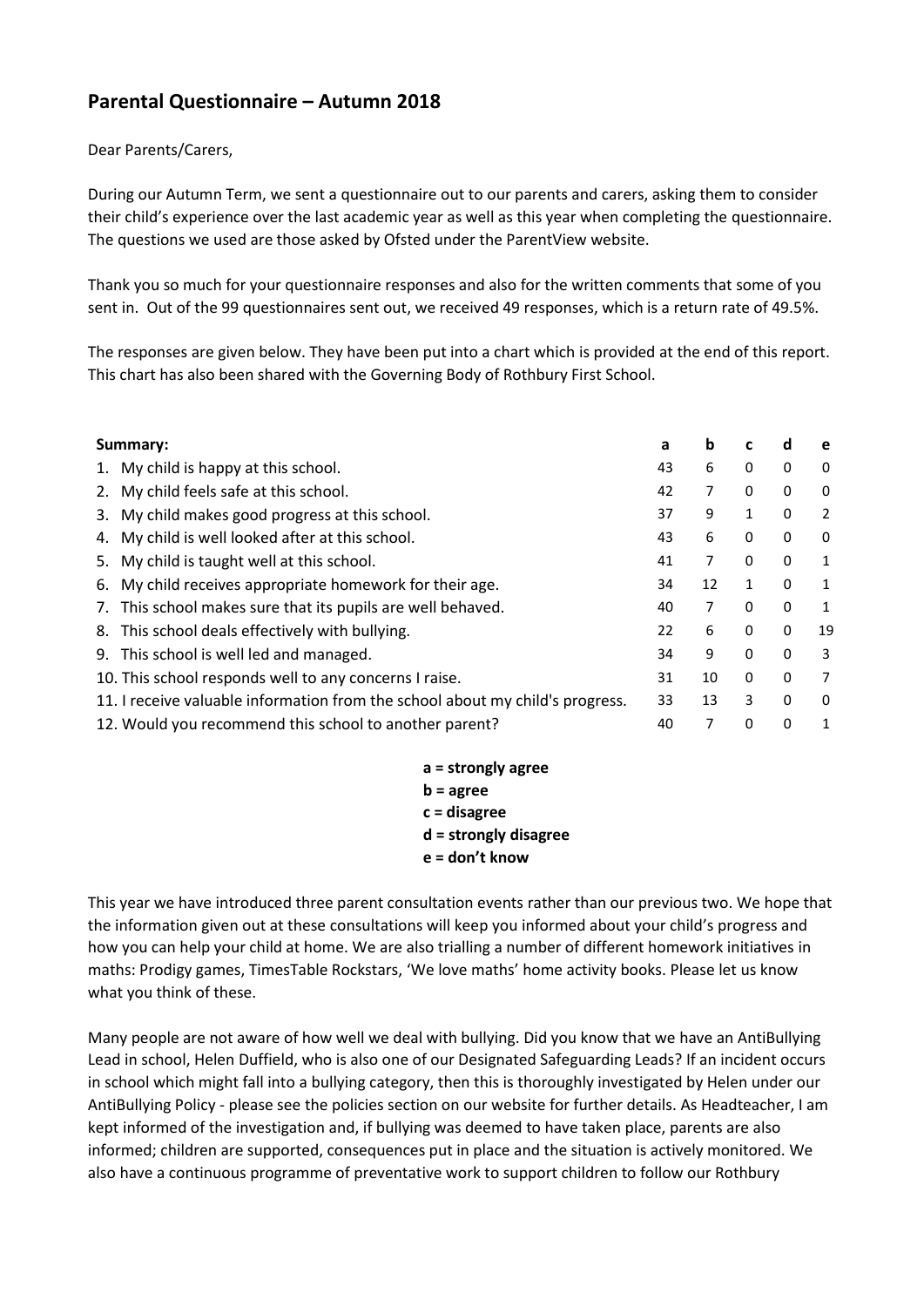promises, underpinned by the ethos of respect for all. If you have any further questions about this, please speak to either Helen or myself.

Similarly, people may not be aware of how we deal with concerns. We have a formal Complaints Procedure, which you can find on our website, however we do aim to resolve any concerns raised through informal dialogue with yourselves at the start/end of each day, and through parent meetings and termly consultations.

Is our school well led and managed? Our Governing Body has ten members, eight of whom are non-staff and who voluntarily give their time to support the school. Our Governing Body and Headteacher are supported in turn by the Local Authority, in particular by our School Improvement Partner (SIP). As part of the Local Authority's 'support and challenge' to schools, our school receives three termly visits by the SIP who makes judgements as to the effectiveness of the school. Since our most recent Ofsted (Jan 2015), the judgements for Leadership and Management for the school have been 'Good'. We are very pleased with this judgement!

We hope that you have found this information of interest. If you have any comments about the questionnaire results, please don't hesitate to bring them to the attention of your child's class teacher and/or to me.

Kind regards, Nicki Mathewson

Headteacher Rothbury First School